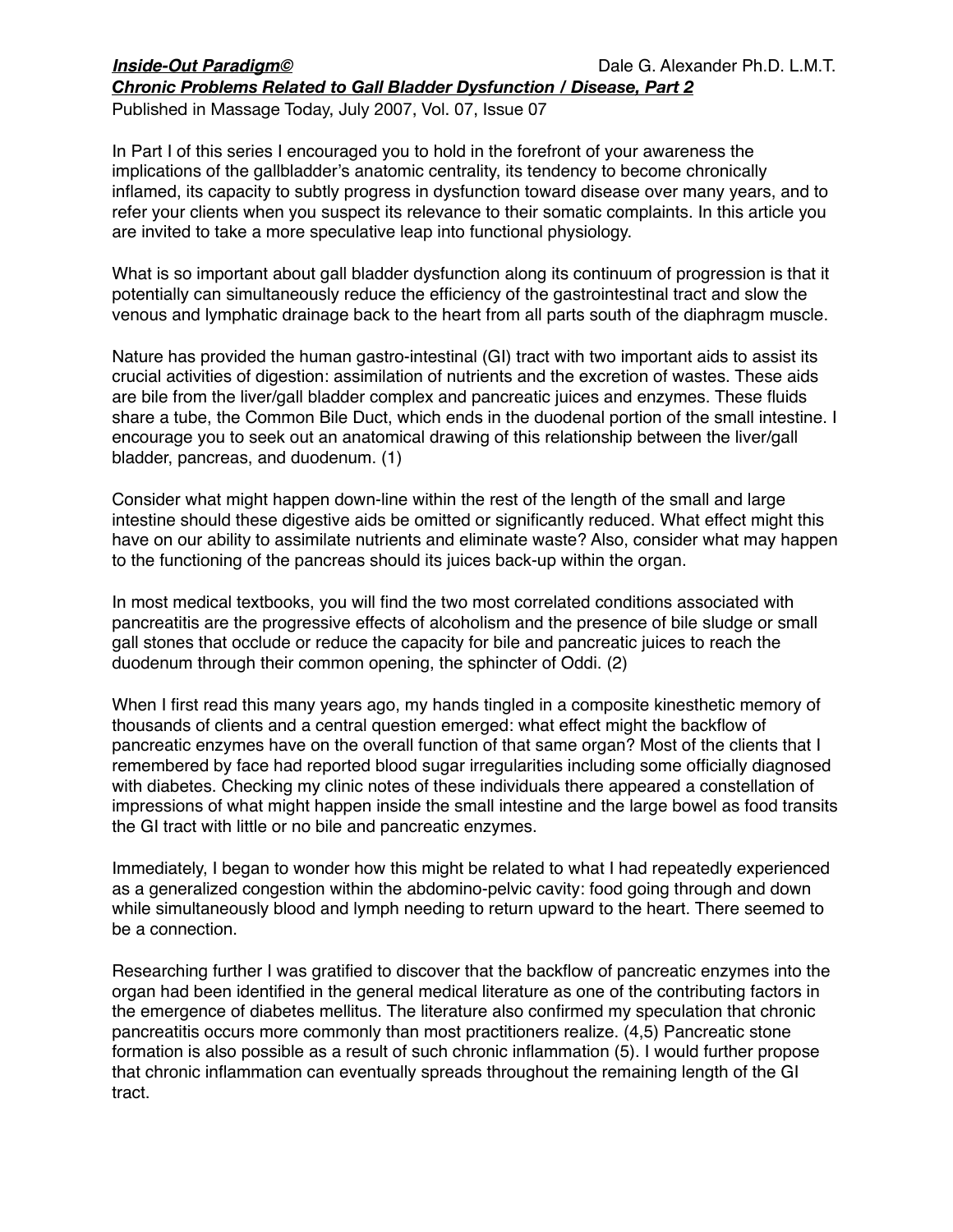Published in Massage Today, July 2007, Vol. 07, Issue 07

Let's remember that all itis's infer inflammation. When an organ is inflamed it occupies more space and may influence the rate of flow not only within its own vascular tubes but also its neighboring low-pressure lymphatic and venous vessels. It is also possible for the entire pancreas to go into relative states of contracture or even spasm.

We would all feel an acute spasm, yet nature did not endow the smooth muscle of the cardiopulmonary organs, gut tube or the urogenital organs with the same broadband of sensory nerves as it did for the musculoskeletal system and the skin. This is the basis for my postulation that many organ dysfunctions, along the continuum of progression toward pathology, often go unnoticed until a critical threshold is reached.

"Many visceral ailments cause no other signs except referred pain. The brain does not know from firsthand experience that the different organs exist and therefore, any pain that originates internally can be localized only generally." (2) ʻThere is no high-grade sensibility in smooth muscle fibers and inflamed abdominal viscera are not necessarily tender on palpation.' (3)

I propose that the body uses its complex neural net to both express and distribute its internal tensions to the musculoskeletal system as has been described in previous articles. The body is signaling from the inside-out that something needs attention. Let's consider that many of our clients who come to us with chronic somatic complaints reflect the early stages of such physiological progressions long before they could be identified clinically by medical testing procedures.

Continuing with the same example of a partial or complete obstruction of the sphincter of Oddi which prevents both pancreatic and bile fluids from reaching the duodenum in a timely fashion, what are the implications for small intestine's absorption of nutrients? Might this be correlated with the commonly seen swelling along the length of this organ within our bellies as the small intestine attempts to create more surface area in order to do its job of assimilating nutrients without the needed raw materials for digesting fats, proteins, and carbohydrates?

My research also revealed that bile salts are considered to have bacteria reducing properties, thus "bacterial concentrations in the small bowel increase with lack of bile salts."(5) This may be one of the mechanisms by which inflammation spreads throughout the rest of the GI tract.

Many clients have brought me their films of Barium swallows from upper and lower GI medical testing. In composite, it is common to see portions of the small intestine dramatically narrowed while others are expanded along the many feet of its length. What is happening neurologically at these narrowed portions of the tube? What are the effects of a substantially reduced rate of flow? What are the effects upon the complex web of physiology and internal homeostasis? Might seemingly unexplained weight loss be correlated to this or, for others, part of their subconscious drive to grab for more food, resulting in additional weight gain further straining the function of the pancreas? Many nutritionists have proclaimed we are a nation of malnourished individuals despite our agricultural plenty.

My next speculation proposes that as the small intestine struggles to assimilate nutrients, its normal rate of transit becomes variable influencing the timing and full expression in amplitude and force of peristaltic waves is effectively reduced within the large intestine from the cecum to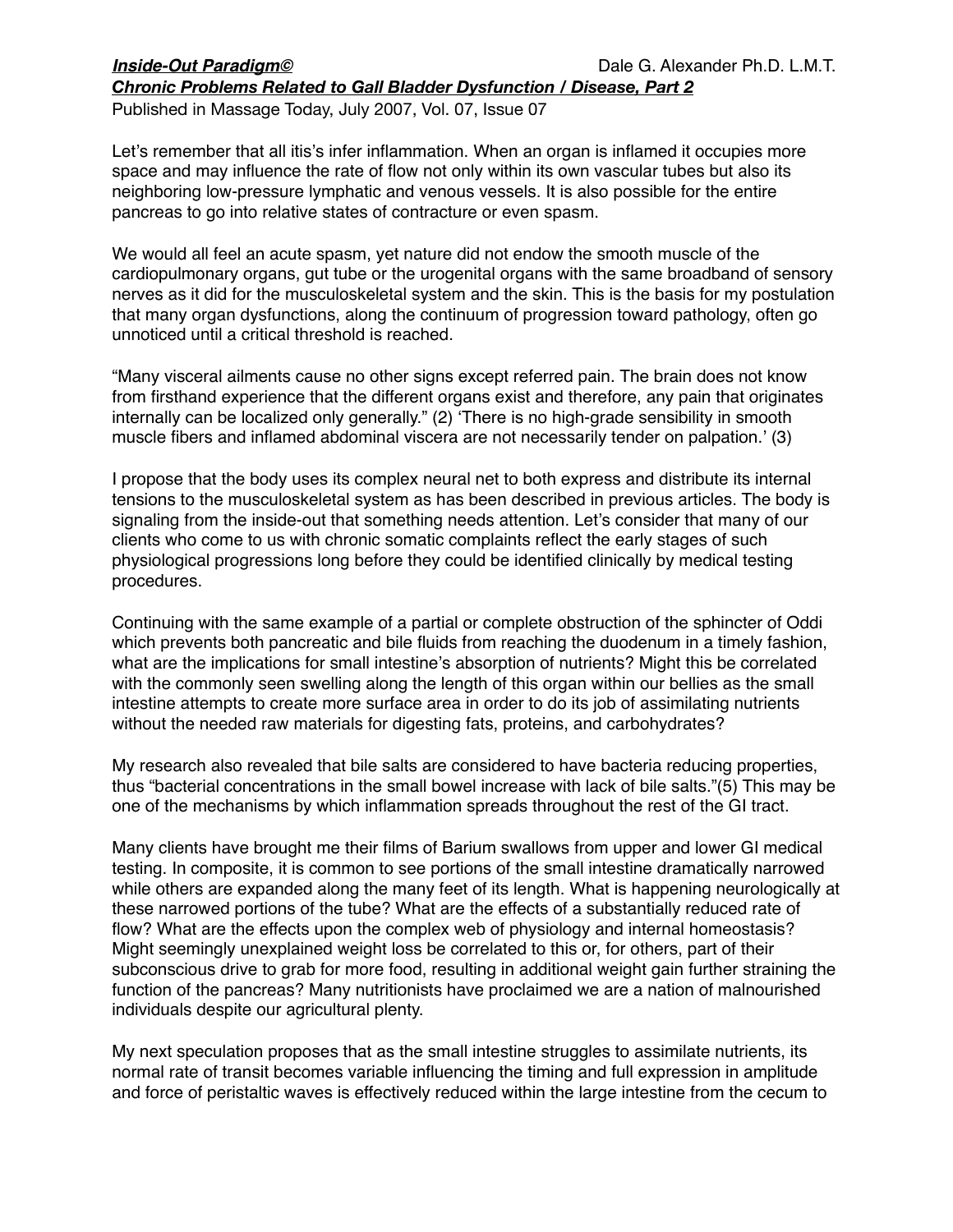Published in Massage Today, July 2007, Vol. 07, Issue 07

the anus. The timely discharge of waste also becomes variable instead of regular. Swinging between constipation and diarrhea is much more of a weekly reality than most people are willing to notice, much less admit.

Now, let us shift our attention more specifically to the venous return system from the lower extremities and the pelvic floor. According to Dr. Barral, the developer of the Visceral Manipulation approach, the venous blood returning from the left lower extremity has a slightly longer routing back to the heart than does the right side venous return. (4)

My clinical experience over 20 years since first beginning my study with Dr. Barral corroborates this vascular asymmetry and has correlated left leg/foot edema, left hip problems and the presence of hemorrhoids as part of the profile for the progression of gall bladder dysfunction/ disease (5). In fact, I've lived it.

Two years ago I experienced a gall bladder episode in response to multiple family illnesses only to look back over the previous year to remember that I had had the first hemorrhoid in my life six months prior to this episode coupled with occasional bouts with left hip problems and minimal edema in my left calf over many years. My more acute episode reflected Dr. Barral's additional clinical postulation that the gall bladder is the most reactive organ to emotionally charged events outside of the brain and spinal cord. (4)

In researching anatomy books to explore the venous drainage of the pelvic floor there is common agreement that "any obstruction in the return flow toward the portal system causes veins to become varicose" contributing to the development of internal & external hemorrhoids. Another anatomical fact is that many of the rectal veins do not possess the valves that most other veins do thus they are more susceptible to the effects of muscular straining during defecation (6).

However, it is my postulation that relative states of visceral contracture and/or chronic inflammation as they relate to the sigmoid and transverse colon, the small intestine, the pancreas, and the gall bladder have a cumulative effect that contributes more significantly to the development of hemorrhoids. Muscular straining just pops the already overfull and overstretched venous vascular walls.

Let's remember that the gallbladder sits in fascial communication with the portal vein of the liver, just anterior to the transverse colon and in approximation to the abdominal confluence of lymph trunks, often referred to as the cisterna chili. The gall bladder is the gatekeeper to venous and lymphatic drainage back to the heart. The net effect below the muscular diaphragm is the creation of a bog of swollen and constricted tubes, a damming of venous and lymphatic fluids.

Does everyone have gall bladder dysfunction that will lead to a diseased state? No. However, I have palpated its inflamed state, and contracture of the common bile duct, pancreas, small intestine, and large intestine across the human life span from babies to clients in their eighties. It is one of the most common progressions I have experienced in 27 years, not the only. It is the linkage between these organs and the anatomic centrality of the gall bladder that implicates its participation in so many disturbances of functional physiology. When one considers that some estimate that "more than half of our blood, 65%, may be in our veins" (6) on a moment-by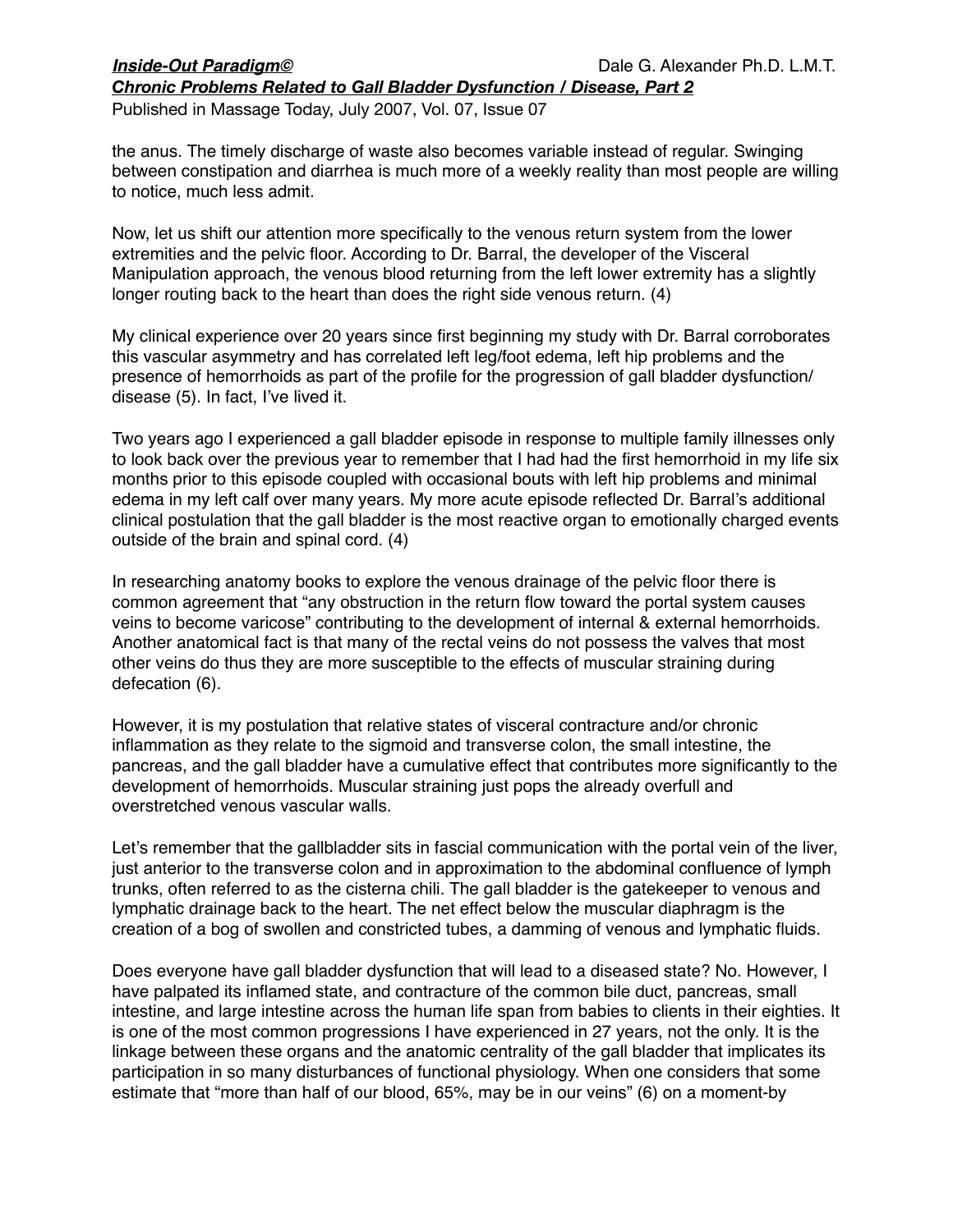Published in Massage Today, July 2007, Vol. 07, Issue 07

moment basis, the clinical importance for us to attend to assisting its systemic return to the heart becomes clear.

I would propose as a life-long student of biology that nature does prioritize physiologic function in its survival orientation. Specifically, that the assimilation of nutrients is its primary task to keep on trucking with the prime directive of perpetuating the species. The neural priority that the brain gives to recognizing the body parts involved in locomotion over the internal organs derives from the same priority. Difficulties with elimination and venous and lymphatic drainage are simply collateral strains that often lead to unintended damage and the reduction in the quality of our lives.

"We are perfectly adapted to a world that no longer exists." (7) I would propose that elements of consciousness and identity consolidation form the modern foundation of what drives our nervous system. To date, 100% of the clients who have come to me with reported or medically diagnosed anxiety problems, all have some degree of gall bladder and other visceral involvement described in this article.

Survival vs. quality of life is an ongoing paradox that confronts our species with all of its diversity. Nature's endowments of fight, flight, and freeze are the shadow elements of our collective need to create ways to cooperate with one another (8).

In order to be thorough, I have decided to extend this series beyond the proposed three. In the next installment, we will explore the relationships between gall bladder/pancreatic dysfunction to how alternate routings of the venous return system may influence cardiac efficiency, blood pressure, and the competence of the hiatal junction.

References:

1. Atlas of Human Anatomy, Frank H. Netter M.D., CIBA-GEIGY Corporation, 1989, Plate 276.

2. Textbook of Medical Physiology, Arthur C. Guyton M.D., W. B. Saunders, 1991.

3. Cope's Early Diagnosis of the Acute Abdomen, William Silen M.D., Oxford University Press, 2000.

4. Pancreatitis, Painful Attacks, Impaired Digestion, Mayo Clinic Health Letter, Vol. 25, Number 4, April 2007.

5. The Clinician's Guide to Pancreaticobiliary Disorders, Gregory Ginsberg M.D. and Nuzat Ahmad M.D., Slack Inc., 2006

6. Course notes with Dr. Jean-Pierre Barral D.O., Upledger Institute, 1987 – 1993

7. Elaine Stillerman L.M.T. also notes this left sided susceptibility in her recent Womankind article, Pregnancy Leg Massage, Massage Today, April Issue, Volume 7, Number 4.